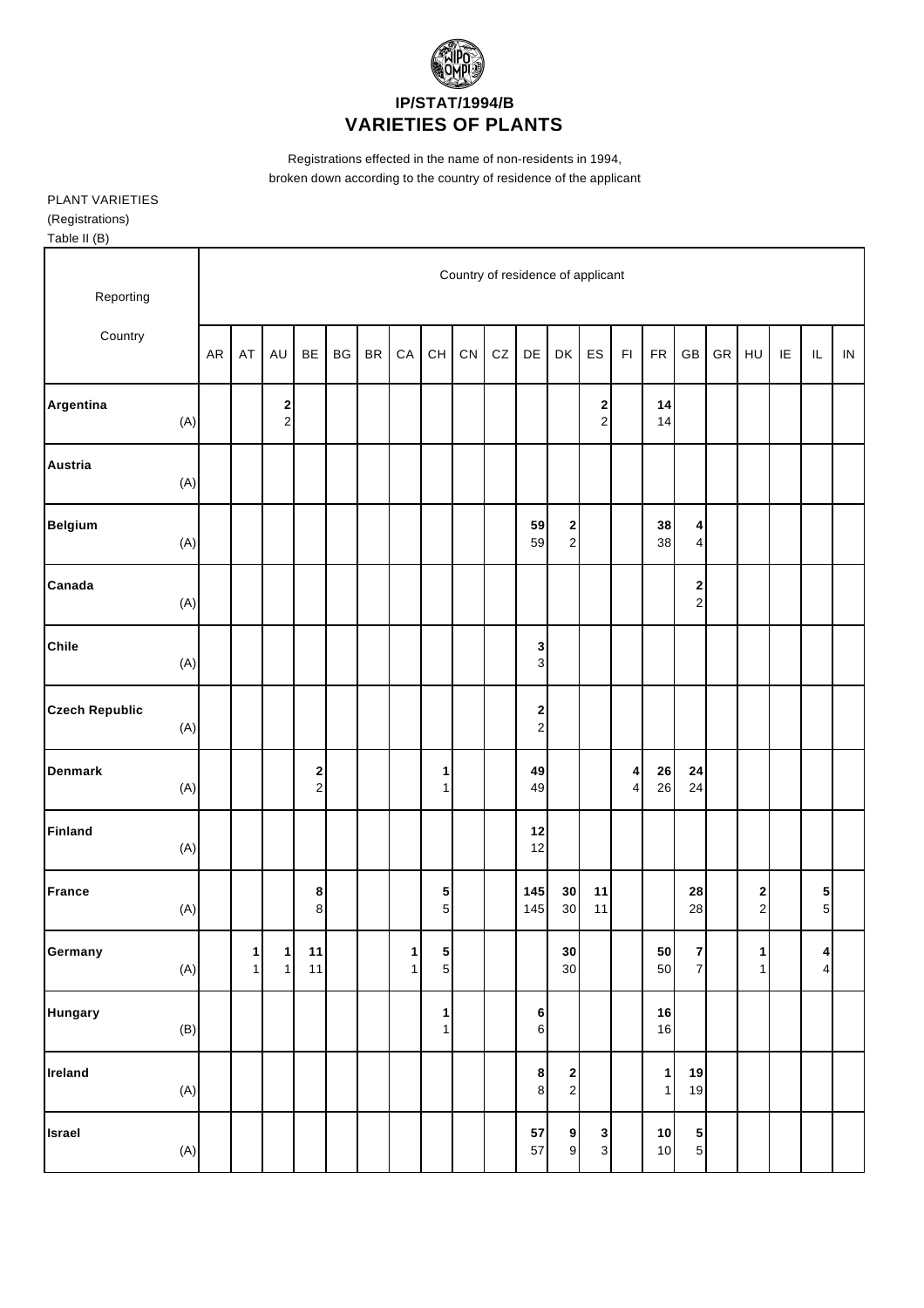

Enregistrements effectués au nom de non-résidents en 1994, répartis selon le pays de résidence du déposant

> OBTENTIONS VÉGÉTALES (Enregistrements) Tableau II (B)

|                         |                  |              |                                  |                   |                              |           |          |                     |           |           |    |        | Pays de résidence du déposant         |           |                                                |           |    |              |    |                               |                                       |
|-------------------------|------------------|--------------|----------------------------------|-------------------|------------------------------|-----------|----------|---------------------|-----------|-----------|----|--------|---------------------------------------|-----------|------------------------------------------------|-----------|----|--------------|----|-------------------------------|---------------------------------------|
| Pays                    |                  | <b>TOTAL</b> | Others<br>Autres                 | ZA                | US                           | <b>TR</b> | SK       | <b>SE</b>           | <b>RU</b> | <b>RO</b> | PT | PL     | $N\mathsf{Z}$                         | <b>NO</b> | <b>NL</b>                                      | <b>MX</b> | LU | $\mathsf{L}$ | KR | JP                            | IT                                    |
| Argentine               | 101<br>101(A)    |              | 8<br>8                           | 1<br>$\mathbf{1}$ | 59<br>59                     |           |          | 2<br>$\overline{c}$ |           |           |    |        | $\begin{array}{c} 2 \\ 2 \end{array}$ |           | 3<br>3                                         |           |    |              |    | 1<br>$\mathbf{1}$             | 7<br>$\overline{7}$                   |
| <b>Autriche</b><br>0(A) | 0                |              | $\pmb{0}$<br>$\mathsf{O}\xspace$ |                   |                              |           |          |                     |           |           |    |        |                                       |           |                                                |           |    |              |    |                               |                                       |
| <b>Belgique</b>         | 206<br>206(A)    |              | 0<br>0                           |                   | 7<br>$\overline{7}$          |           |          |                     |           |           |    |        |                                       |           | 96<br>96                                       |           |    |              |    |                               |                                       |
| Canada<br>60 (A)        | 60               |              | 0<br>0                           |                   | 48<br>48                     |           |          | 10<br>10            |           |           |    |        |                                       |           |                                                |           |    |              |    |                               |                                       |
| Chili<br>7(A)           | 7                |              | $\pmb{0}$<br>0                   |                   | 2<br>$\overline{\mathbf{c}}$ |           |          |                     |           |           |    |        | $\mathbf 1$<br>$\mathbf{1}$           |           | 1<br>1                                         |           |    |              |    |                               |                                       |
| République<br>tchèque   | 33<br>33(A)      |              | 0<br>0                           |                   |                              |           | 31<br>31 |                     |           |           |    |        |                                       |           |                                                |           |    |              |    |                               |                                       |
| <b>Danemark</b>         | 192<br>192(A)    |              | 0<br>0                           |                   | 25<br>25                     |           |          | 7<br>$\overline{7}$ |           |           |    | 1<br>1 | $\mathbf{1}$<br>$\mathbf{1}$          |           | 50<br>50                                       |           |    |              |    | $\mathbf 2$<br>$\overline{2}$ |                                       |
| Finlande<br>14(A)       | 14               |              | 0<br>0                           |                   |                              |           |          |                     |           |           |    | 1<br>1 |                                       |           | 1<br>1                                         |           |    |              |    |                               |                                       |
| <b>France</b>           | 643<br>643(A)    |              | 0<br>0                           | 1<br>$\mathbf{1}$ | 165<br>165                   |           |          |                     |           |           |    |        | $\mathbf{1}$<br>$\mathbf{1}$          |           | 201<br>201                                     |           |    |              |    |                               | 41<br>41                              |
| Allemagne               | 311<br>311(A)    |              | 0 <br>$\mathbf{0}$               |                   | 34<br>34                     |           |          | $\frac{4}{4}$       |           |           |    |        | $1\vert$<br>1                         |           | 156<br>156                                     |           |    |              |    |                               | 5<br>5                                |
| Hongrie<br>36(B)        | 36               |              | $\pmb{0}$<br>$\mathbf 0$         |                   | $9$<br>9                     |           |          |                     |           |           |    |        |                                       |           | $\begin{array}{c} \mathbf{2} \\ 2 \end{array}$ |           |    |              |    |                               | $\begin{array}{c} 2 \\ 2 \end{array}$ |
| Irlande<br>35(A)        | 35               |              | 0<br>$\mathbf 0$                 |                   |                              |           |          |                     |           |           |    |        |                                       |           | $\frac{5}{5}$                                  |           |    |              |    |                               |                                       |
| Israël                  | 161<br>161 $(A)$ |              | $\pmb{0}$<br>$\mathbf 0$         |                   | $\mathbf{9}$<br>$\mathbf{9}$ |           |          |                     |           |           |    |        | $\mathbf{1}$<br>$\mathbf{1}$          |           | 51<br>51                                       |           |    |              |    | 15<br>15                      | 1<br>1                                |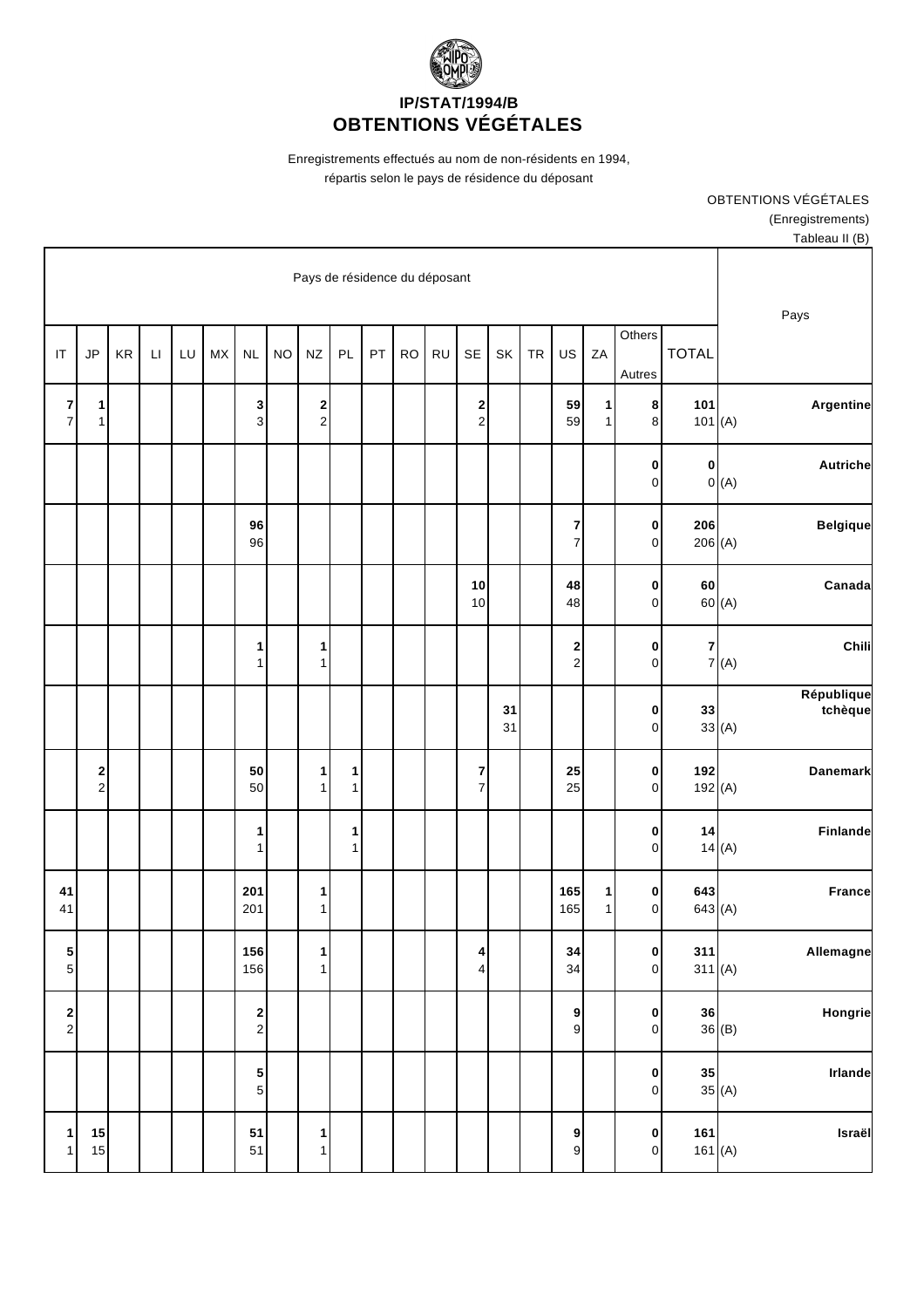

Registrations effected in the name of non-residents in 1994, broken down according to the country of residence of the applicant

## PLANT VARIETIES (Registrations) Table II (B)

| $. \infty. \infty. \infty$ |                |            |                                   |                                         |                   |    |               |               |                                          |        |                              |                     |                                          |    |                         |                              |                     |    |    |                   |                   |            |
|----------------------------|----------------|------------|-----------------------------------|-----------------------------------------|-------------------|----|---------------|---------------|------------------------------------------|--------|------------------------------|---------------------|------------------------------------------|----|-------------------------|------------------------------|---------------------|----|----|-------------------|-------------------|------------|
| Reporting                  |                |            | Country of residence of applicant |                                         |                   |    |               |               |                                          |        |                              |                     |                                          |    |                         |                              |                     |    |    |                   |                   |            |
| Country                    |                | ${\sf AR}$ | AT                                | AU                                      | BE                | BG | $\mathsf{BR}$ | ${\sf CA}$    | $\mathsf{CH}% \left( \mathcal{M}\right)$ | CN     | ${\tt CZ}$                   | DE                  | DK                                       | ES | $\mathsf{F} \mathsf{I}$ | ${\sf FR}$                   | $\mathsf{GB}$       | GR | HU | IE                | $\sf IL$          | ${\sf IN}$ |
| Italy                      | (B)            |            |                                   |                                         |                   |    |               |               |                                          |        |                              |                     |                                          |    |                         |                              |                     |    |    |                   |                   |            |
| Japan                      | (A)            |            |                                   |                                         |                   |    |               |               |                                          | 1<br>1 |                              | 2<br>$\overline{a}$ |                                          |    |                         | 12<br>12                     | 1<br>1              |    |    |                   | 1<br>$\mathbf{1}$ |            |
| <b>Netherlands</b>         | (A)            |            |                                   |                                         | ${\bf 20}$<br>20  |    |               | <b>3</b><br>3 | $\mathbf 3$<br>$\mathbf{3}$              |        | $\mathbf{3}$<br>$\mathbf{3}$ | 124<br>124          | 47<br>47                                 |    |                         | ${\bf 52}$<br>52             | 27<br>27            |    |    | 1<br>$\mathbf{1}$ | 11<br>11          |            |
| <b>New Zealand</b>         | (A)            |            |                                   | 15<br>15                                |                   |    |               |               | 1<br>$\mathbf{1}$                        |        |                              | 3<br>$\overline{3}$ | 4<br>$\vert 4 \vert$                     |    |                         | 3<br>$\mathbf{3}$            | 8<br>8              |    |    |                   |                   |            |
| Norway                     | (A)            |            |                                   |                                         |                   |    |               |               |                                          |        |                              |                     |                                          |    |                         |                              |                     |    |    |                   |                   |            |
| Poland                     | (A)            |            | 1<br>$\mathbf{1}$                 |                                         | 1<br>$\mathbf{1}$ |    |               |               |                                          |        |                              | 15<br>15            |                                          |    |                         | 4<br>4                       |                     |    |    |                   | 8<br>8            |            |
| Portugal                   | (A)            |            |                                   |                                         |                   |    |               |               |                                          |        |                              |                     |                                          |    |                         |                              |                     |    |    |                   |                   |            |
| <b>Republic of Korea</b>   | (B)            |            |                                   |                                         |                   |    |               |               |                                          |        |                              |                     |                                          |    |                         |                              |                     |    |    |                   |                   |            |
| Romania                    | (B)            |            |                                   |                                         |                   |    |               |               |                                          |        |                              |                     |                                          |    |                         |                              |                     |    |    |                   |                   |            |
| Slovakia                   | (A)            |            |                                   |                                         |                   |    |               |               |                                          |        | 16<br>16                     |                     |                                          |    |                         |                              |                     |    |    |                   |                   |            |
| <b>South Africa</b>        | (A)            |            |                                   | $\overline{\mathbf{c}}$<br>$\mathbf{2}$ |                   |    |               |               |                                          |        |                              |                     |                                          |    |                         | 2<br>$\overline{\mathbf{c}}$ |                     |    |    |                   | 3<br>3            |            |
| Spain                      | (A)            |            |                                   |                                         |                   |    |               |               | 3<br>$\ensuremath{\mathsf{3}}$           |        |                              | 22<br>22            | 1<br>1                                   |    |                         | 72<br>$\bf 72$               | 3<br>$\overline{3}$ |    |    |                   | 6<br>$\mathbf 6$  |            |
| <b>Sweden</b>              | $(\mathsf{A})$ |            |                                   |                                         |                   |    |               |               | 8<br>$\bf8$                              |        |                              | 9<br>$\mathbf{9}$   | $\begin{array}{c} \n2 \\ 2\n\end{array}$ |    |                         | 1<br>1                       |                     |    |    |                   |                   |            |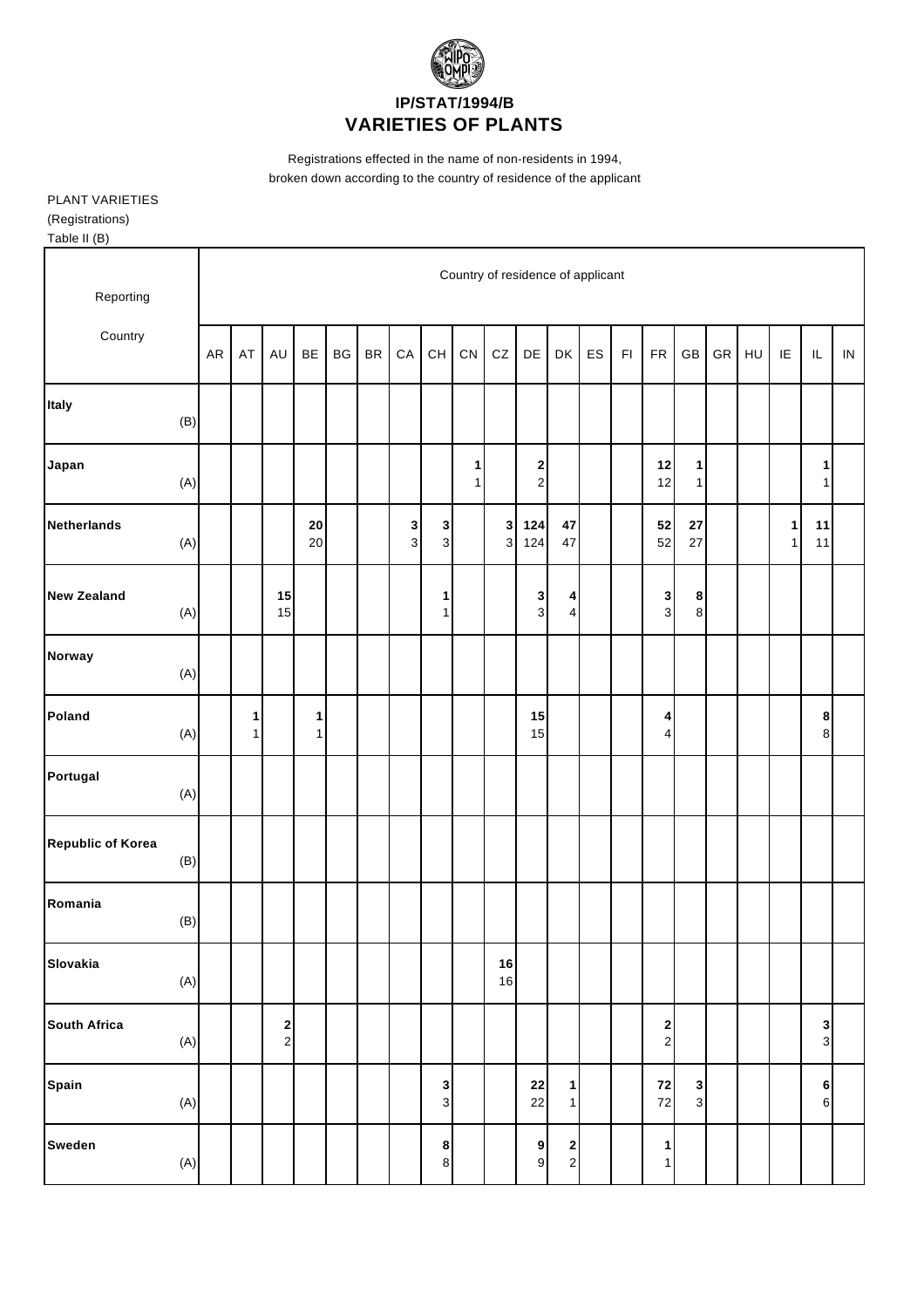

Enregistrements effectués au nom de non-résidents en 1994, répartis selon le pays de résidence du déposant

> OBTENTIONS VÉGÉTALES (Enregistrements) Tableau II (B)

|                                                         |                          |                                |        |                             |           |    |                                       |           |           |    |                   | Pays de résidence du déposant |                   |                              |    |    |                        |                      |                                          |                               |
|---------------------------------------------------------|--------------------------|--------------------------------|--------|-----------------------------|-----------|----|---------------------------------------|-----------|-----------|----|-------------------|-------------------------------|-------------------|------------------------------|----|----|------------------------|----------------------|------------------------------------------|-------------------------------|
| Pays                                                    | <b>TOTAL</b>             | Others<br>Autres               | ZA     | US                          | <b>TR</b> | SK | SE                                    | <b>RU</b> | <b>RO</b> | PT | PL                | $N\mathsf{Z}$                 | <b>NO</b>         | <b>NL</b>                    | MX | LU | $\mathsf{L}\mathsf{I}$ | $\mathsf{KR}\xspace$ | JP                                       | IT                            |
| <b>Italie</b><br>0(B)                                   | $\pmb{0}$                | $\mathbf{0}$<br>$\overline{0}$ |        |                             |           |    |                                       |           |           |    |                   |                               |                   |                              |    |    |                        |                      |                                          |                               |
| Japon<br>83 (A)                                         | 83                       | $\mathbf{0}$<br>$\overline{0}$ |        | 12<br>12                    |           |    |                                       |           |           |    |                   |                               |                   | 40<br>40                     |    |    |                        |                      |                                          | 14<br>14                      |
| Pays Bas                                                | 379<br>379 (A)           | $\vert$<br>1 <sup>1</sup>      | 1<br>1 | 54<br>54                    |           |    | $\mathbf 2$<br>$\mathbf 2$            |           |           |    |                   | 3<br>3                        | 4<br>4            |                              |    |    |                        |                      | $\overline{7}$<br>$\overline{7}$         | 16<br>16                      |
| Nouvelle-Zélande<br>88 (A)                              | 88                       | $\mathbf{0}$<br>$\overline{0}$ |        | 25<br>25                    |           |    |                                       |           |           |    |                   |                               |                   | 26<br>26                     |    |    |                        |                      | 3<br>3 <sup>1</sup>                      |                               |
| Norvège<br>$0($ A $)$                                   | $\pmb{0}$                | $\mathbf{0}$<br>$\overline{0}$ |        |                             |           |    |                                       |           |           |    |                   |                               |                   |                              |    |    |                        |                      |                                          |                               |
| Pologne<br>89 (A)                                       | 89                       | $\mathbf{0}$<br>$\overline{0}$ |        | 3<br>3                      |           |    |                                       |           |           |    |                   |                               |                   | 55<br>55                     |    |    |                        |                      |                                          | $\mathbf 2$<br>$\overline{c}$ |
| Portugal<br>3(A)                                        | 3                        | $\pmb{0}$<br>$\overline{0}$    |        | 3<br>3                      |           |    |                                       |           |           |    |                   |                               |                   |                              |    |    |                        |                      |                                          |                               |
| République de<br>Corée<br>(B)                           | 1<br>$\mathbf{1}$        | $\pmb{0}$<br>$\overline{0}$    |        |                             |           |    |                                       |           |           |    |                   |                               |                   |                              |    |    |                        |                      | 1<br>$\mathbf{1}$                        |                               |
| Roumanie<br>(B)                                         | 0<br>$\mathsf{O}\xspace$ | 0<br>$\overline{0}$            |        |                             |           |    |                                       |           |           |    |                   |                               |                   |                              |    |    |                        |                      |                                          |                               |
| Slovaquie<br>16<br>16 $(A)$                             |                          | 0 <br> 0                       |        |                             |           |    |                                       |           |           |    |                   |                               |                   |                              |    |    |                        |                      |                                          |                               |
| Afrique du Sud<br>31<br>$31$ (A)                        |                          | $\mathbf{1}$<br>1              |        | 6<br>$6 \mid$               |           |    |                                       |           |           |    |                   |                               |                   | 6<br>6                       |    |    |                        |                      | $\begin{array}{c} \n2 \\ 2\n\end{array}$ | 9<br>$\mathsf g$              |
| <b>Espagne</b>                                          | 210<br>210(A)            | 0 <br>$\overline{0}$           |        | ${\bf 72}$<br>$\mathbf{72}$ |           |    | $\begin{array}{c} 2 \\ 2 \end{array}$ |           |           |    |                   |                               |                   | ${\bf 24}$<br>24             |    |    |                        |                      |                                          | $\frac{5}{5}$                 |
| Suède<br>$\begin{array}{c c} 34 & A \end{array}$<br>(A) |                          | $\mathbf{0}$<br>$\circ$        |        | $11$<br>$11$                |           |    |                                       |           |           |    | $\mathbf{1}$<br>1 |                               | 1<br>$\mathbf{1}$ | $\mathbf{1}$<br>$\mathbf{1}$ |    |    |                        |                      |                                          |                               |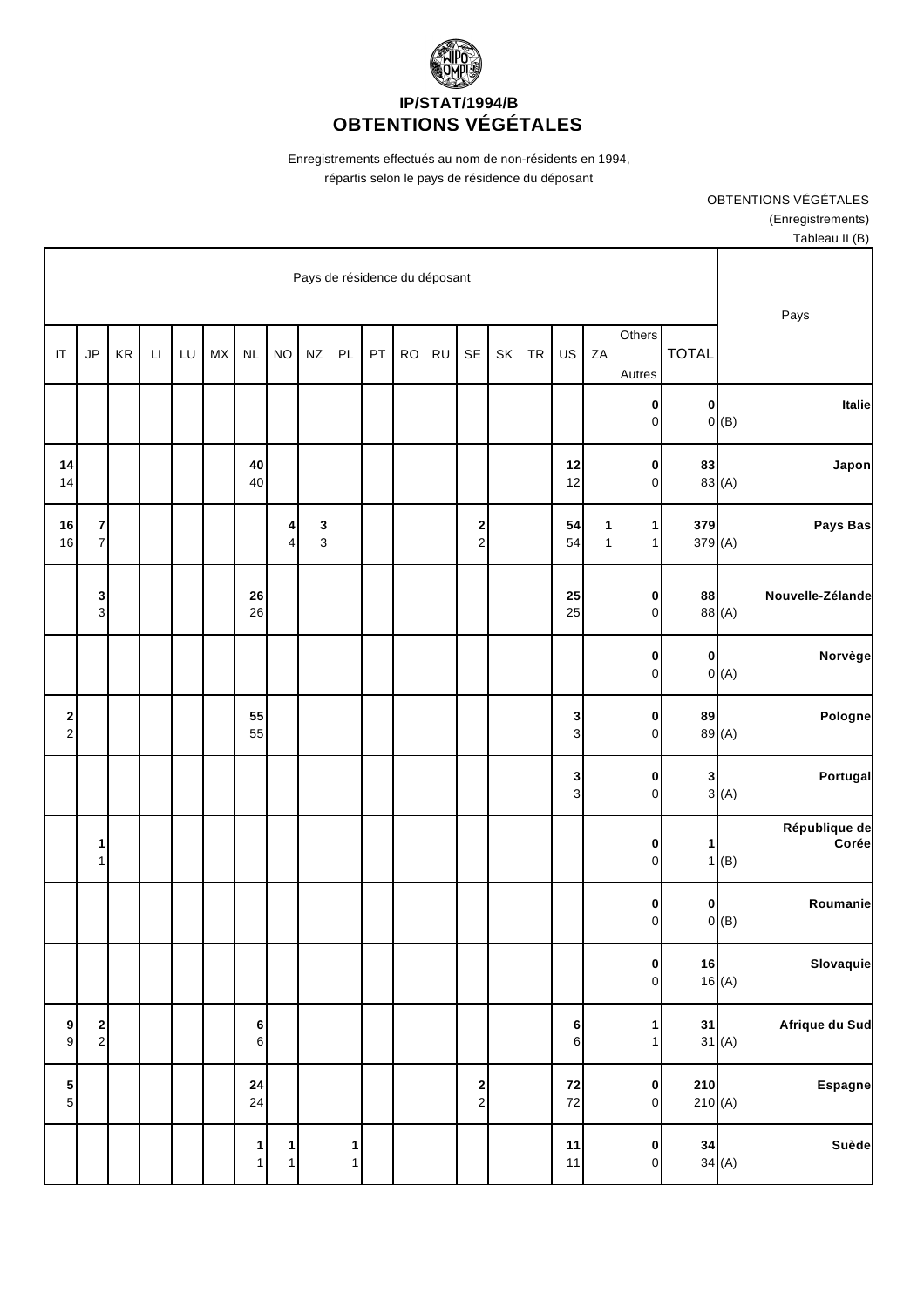

Registrations effected in the name of non-residents in 1994, broken down according to the country of residence of the applicant

## PLANT VARIETIES (Registrations) Table II (B)

| Reporting                          |           |              |                                |                              |    |           |                |                                          |            |    | Country of residence of applicant |          |                         |    |           |    |           |    |        |    |    |
|------------------------------------|-----------|--------------|--------------------------------|------------------------------|----|-----------|----------------|------------------------------------------|------------|----|-----------------------------------|----------|-------------------------|----|-----------|----|-----------|----|--------|----|----|
| Country                            | AR        | AT           | AU                             | <b>BE</b>                    | BG | <b>BR</b> | ${\sf CA}$     | $\mathsf{CH}% \left( \mathcal{M}\right)$ | ${\sf CN}$ | CZ | DE                                | DK       | ES                      | F1 | <b>FR</b> | GB | <b>GR</b> | HU | IE     | IL | IN |
| <b>Switzerland</b>                 | (A)       |              |                                |                              |    |           |                |                                          |            |    | 38<br>38                          |          |                         |    | 30<br>30  | 1  |           |    |        |    |    |
| <b>United Kingdom</b>              | (A)       |              | $\mathbf{2}$<br>$\overline{a}$ | $\mathbf{3}$<br>$\mathbf{3}$ |    |           | 6<br>6         | $\mathbf 2$<br>2                         |            |    | 48<br>48                          | 17<br>17 |                         |    | 22<br>22  |    |           |    | 9<br>9 | 4  |    |
| <b>United States of</b><br>America | 1.<br>(A) | $\mathbf{1}$ | 2 <sub>l</sub>                 | 10                           |    |           | $\overline{2}$ | 1<br>1                                   |            |    | 34<br>2                           | 11       | $\overline{\mathbf{4}}$ |    | 16        | 37 |           |    | 1.     | 14 |    |
|                                    | (B)<br>1  | $\mathbf{1}$ | $\overline{2}$                 | 10                           |    |           | $\overline{2}$ |                                          |            |    | 32                                | 11       | $\mathbf{3}$            |    | 16        | 37 |           |    | и      | 14 |    |